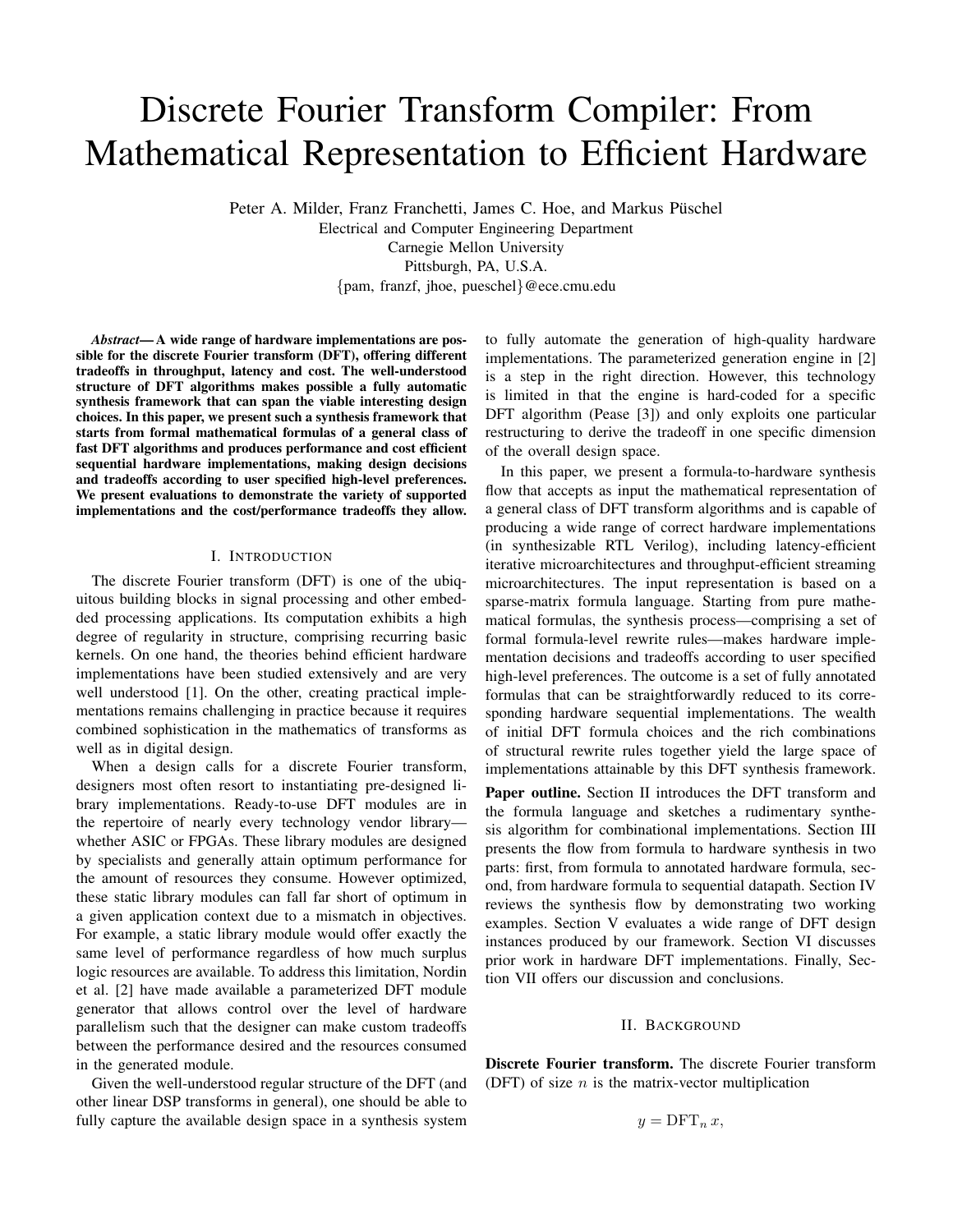where x and y are the input and output vectors of length  $n$ , and

$$
\text{DFT}_n = [\omega_n^{k\ell}]_{0 \le k,\ell < n}, \quad \omega_n = \exp(-2\pi i/n), \ i = \sqrt{-1}.
$$

In this paper we only consider two-power sizes  $n$ .

**Fast Fourier transforms.** Computing the DFT of  $x$  by matrixvector multiply requires  $O(n^2)$  operations. However, this can be reduced to  $O(n \log(n))$  using well-known fast algorithms (fast Fourier transforms or FFTs). An FFT can be viewed as a factorization of  $DFT_n$  into a product of sparse matrices. For example (omitted entries are zero):

$$
DFT_4 = \begin{bmatrix} 1 & 1 & 1 & 1 \\ 1 & i & -1 & -i \\ 1 & -1 & 1 & -1 \\ 1 & -i & -1 & i \end{bmatrix} = \begin{bmatrix} 1 & \cdot & 1 & \cdot \\ \cdot & 1 & \cdot & 1 \\ 1 & \cdot & -1 & \cdot \\ \cdot & 1 & \cdot & -1 \end{bmatrix}
$$

$$
\cdot \begin{bmatrix} 1 & \cdot & \cdot & \cdot \\ \cdot & 1 & \cdot & \cdot \\ \cdot & 1 & \cdot & \cdot \\ \cdot & \cdot & i & \cdot \end{bmatrix} \begin{bmatrix} 1 & 1 & \cdot & \cdot & \cdot \\ 1 & -1 & \cdot & \cdot & \cdot \\ \cdot & 1 & -1 & 1 \\ \cdot & \cdot & 1 & -1 \end{bmatrix} \begin{bmatrix} 1 & \cdot & \cdot & \cdot \\ \cdot & 1 & \cdot & \cdot \\ \cdot & 1 & \cdot & \cdot \\ \cdot & \cdot & \cdot & 1 \end{bmatrix}
$$

Computing  $DFT_4 x$  by multiplying the input x from right to left with the four sparse matrices has a lower arithmetic cost than multiplying by the dense transform matrix.

Each of the occurring sparse matrices has structure, which can be used to express the algorithm using the Kronecker or tensor product formalism [1]. For example, the factorization above becomes

$$
\text{DFT}_4 = (\text{DFT}_2 \otimes I_2) D_4 (I_2 \otimes \text{DFT}_2) L_{4,2}. \tag{1}
$$

Here  $D_4 = \text{diag}(1, 1, 1, i)$  is a diagonal matrix (called *twiddle matrix*);  $I_n$  the  $n \times n$  identity;  $L_{n,m}$  (for m divides n) the stride permutation, which can be viewed as transposing an  $n/m \times m$ matrix stored in a vector in row-major order, formally:

$$
i \cdot (n/m) + j \mapsto j \cdot m + i, \quad \text{for } 0 \le i < m, \ 0 \le j < n/m.
$$

Finally, ⊗ is the Kronecker or tensor product defined as

$$
A_n \otimes B_m = [a_{k,\ell} B_m]_{0 \le k,\ell < n}, \quad \text{for } A = [a_{k,\ell}]_{0 \le k,\ell < n}.
$$

Generally, we write  $A_n$  to denote that A is  $n \times n$ .

**Formula language for FFTs.** The above formalism can be captured in a formal language that can be used to represent FFTs using *formulas*. In Backus-Naur form, the language is defined as follows (non-terminals are bold-faced):

 $formula_n ::= formula_n \cdots formula_n$ 

| $\mid\ I_{k}\otimes\mathbf{formula}_{m}$     | where $n = km$ |
|----------------------------------------------|----------------|
| $\;\; \;\; {\mathbf{formula}}_m \otimes I_k$ | where $n = km$ |
| $\vert$ base <sub>n</sub>                    |                |

$$
\mathbf{base}_n ::= D_n = \text{diag}(d_0, \dots, d_{n-1}) | L_{n,m} | I_n | \text{DFT}_2
$$

This language is a subset of the signal processing language (SPL) used in Spiral, a program generator for linear transforms [4]. We will also refer to it as SPL in this paper.

Even though the language is small, a large class of different FFTs can be expressed with it. We provide a few examples:

$$
\text{DFT}_{nm} = (\text{DFT}_n \otimes I_m) D_{n,m} (I_n \otimes \text{DFT}_m) L_{nm,n} \quad (2)
$$
\n
$$
\text{DFT}_{r^t} = L_{r^t,r} \left( \prod_{k=0}^{t-2} (I_{r^{t-1}} \otimes \text{DFT}_r) D_{n,k} \right)
$$
\n
$$
(I_{r^k} \otimes L_{r^{t-k},r^{t-k-1}}) (I_{r^{k+1}} \otimes L_{r^{t-k-1},r}) \quad (3)
$$
\n
$$
(I_{r^{t-1}} \otimes \text{DFT}_r) R_{r^t,r}
$$
\n
$$
\text{DFT}_{r^t} = \left[ \prod_{k=0}^{t-1} L_{r^t,r} (I_{r^{t-1}} \otimes \text{DFT}_r) D_{n,k} \right] R_r^{r^t} \quad (4)
$$

Equation (2) is the well-known recursive Cooley-Tukey FFT and the standard choice for software implementations. The others are iterative and suitable for hardware implementations. Equation (3) is called the iterative FFT, and (4) is the Pease FFT, which has perfect regularity across stages except for the diagonal matrices  $D_{n,k}$  which depend on k. Both FFTs are given for an arbitrary radix  $r$ , where the radix indicates the size of the algorithm's basic block. Lastly,  $R_{r^t,r}$  is the radix-r reversal permutation, known as the bit reversal when  $r = 2$ .

**Formula to combinational datapath.** There exists a natural one-to-one correspondence between an SPL formula and a combinational logic implementation. We demonstrate it for different formula constructs  $M_n$  supported by the grammar:

- $M_n = A_n \cdot B_n$ : The input vector x first passes through a combinational module corresponding to  $B$  then another module corresponding to  $A$  (Fig. 1(a)).
- $M_{mn} = I_m \otimes A_n$ : The resulting matrix is a block diagonal matrix that contains zero everywhere except  $A_n$ repeated  $m$  times on the diagonal. In combinational logic, the vector x passes through  $m$  parallel copies of  $A$  such that each copy operates on a flit of  $n$  consecutive elements from  $x$  (Fig. 1(b)).
- $M_{mn} = A_n \otimes I_m$ : We can first rewrite this matrix as  $L_{nm,n}(I_m \otimes A_n) L_{mn,m}$  (a known identity [1]) and handle it as the product of three matrices (Fig. 1(d)).
- $M_n = L_{n,m}$ : The corresponding reordering of the vector  $x$  is achieved by reshuffling the busses that carry the elements of  $x$  (Fig. 1(c)).
- $M_n$  is diagonal: Each element of x is multiplied by a corresponding constant (Fig. 1(e)).
- $M_n = \text{DFT}_2$ : This incurs the computations  $y_0 = x_0 +$  $x_1$  and  $y_1 = x_0 - x_1$  and yields the so-called "butterfly" structure in Fig. 1(f).

Fig. 1 shows that it would be a straightforward task to generate combinational logic for any formula in the SPL language. For example, for the formula in (1), this compiler would produce the datapath shown in Fig. 1(g). For general  $n$ , the FFTs (3) and (4) would yield combinational logic that is  $O(log(n))$  in depth and  $O(n \log(n))$  in size. Such combinational implementations are too expensive except for small problem sizes.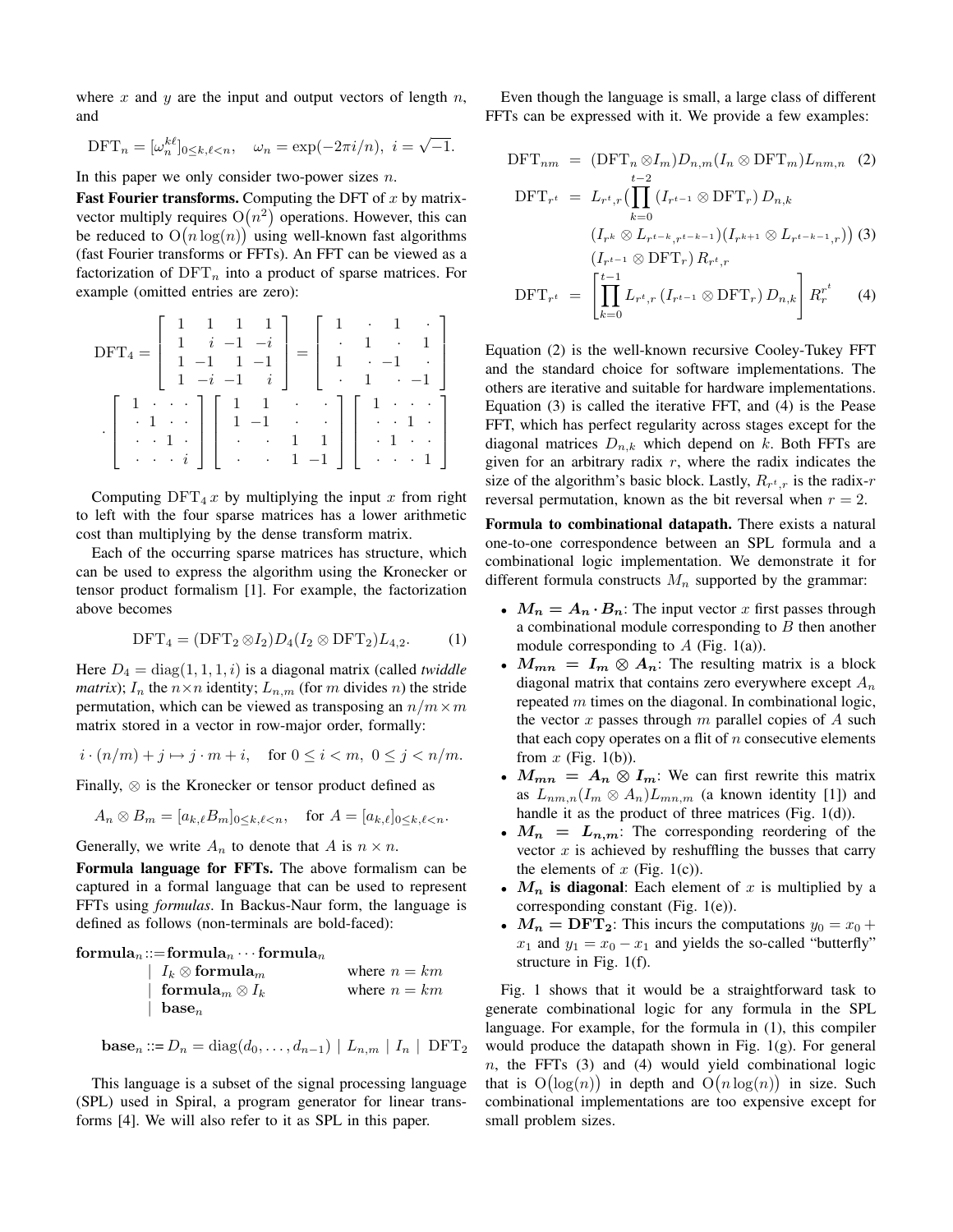

Fig. 1. Examples of formulas and associated combinational datapaths.



Fig. 2. Block diagram of design flow. The dashed block contains the focus of this paper.

# III. FROM FORMULA TO HARDWARE

Our goal is to automatically generate various sequential implementations of the DFT. Our formula language, as explained in Section II, has no singular correspondence to sequential hardware. In this section, we explain how we extend this language to express sequential hardware elements needed for efficient implementations. Then, we introduce a rewriting system which takes a formula with *hardware directives* and produces a hardware description formula. Lastly, we discuss the process of compiling a hardware description formula to a synthesizable RTL netlist. This flow is illustrated by the diagram in Figure 2.



(c) Partial streaming reuse:  $I_{mn/w} \otimes^{sr} (I_{w/n} \otimes A_n)$ .

Fig. 3. Examples of streaming reuse.

#### *A. Hardware Signal Processing Language*

The datapaths associated with various DFT algorithms exhibit a high degree of regularity. This regular structure gives an opportunity to reuse portions of the datapath in two ways. In this section, we examine both types of reuse and the language extensions needed to support them.

**Streaming reuse.** As seen in Section II, the tensor product  $I_m \otimes A_n$  leads to a datapath with m data-parallel instances of the block associated with  $A_n$  (Fig. 3(a)). We also can interpret the tensor product as an indicator of parallelism *in time* in a streaming fashion. Rather than having block  $A_n$  repeated m times in parallel, we can build one physical instance of it, and reuse it over m consecutive clock cycles (Figure 3(b)). We call this *streaming reuse*. In order to distinguish between these two meanings of the tensor product, we can tag the symbol  $\otimes^{\text{sr}}$  in order to indicate streaming reuse.

Additionally, it is possible to have partial streaming reuse. For example,  $(I_4 \otimes A_4)$  can be broken down as  $(I_2 \otimes$ <sup>sr</sup>  $(I_2 \otimes$  $(A_4)$ ), meaning that there are two  $A_n$  blocks in parallel, and each operates on data over two clock cycles. A generalized version of this situation can be seen in Figure 3(c). We use  $w$ to indicate the stream width.

**Horizontal reuse.** In the previous section, we saw how data parallel blocks could be vertically collapsed into one block. Additionally, a series of identical blocks (such as  $\prod A_n$ ) can be horizontally collapsed into one block, as seen in Figure 4. We call this *horizontal reuse*. (Notice that  $A_n$  could be streamed as well.) In order to distinguish between the two meanings of  $\prod$ , we tag the product term  $\prod^{hr}$  in order to indicate horizontal reuse.

It is important to note that the terms in a horizontal reuse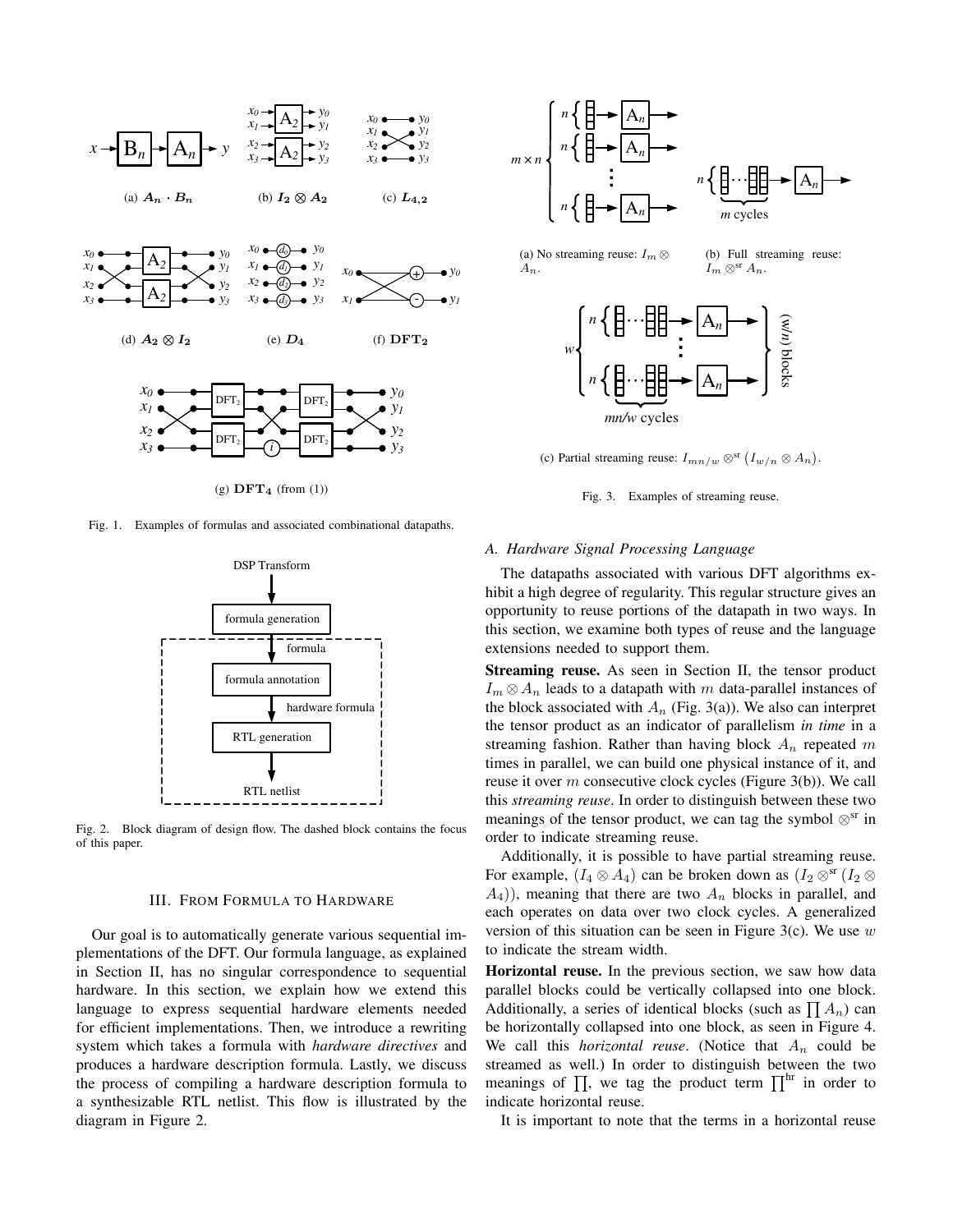

(a) No horizontal reuse:  $\prod_4 A_n$ .



(b) Full horizontal reuse:  $\prod_{i=1}^{\text{hr}} A_n$ .

Fig. 4. Example of horizontal reuse.

product term cannot change from iteration to iteration, except in the case of diagonal matrices. For example, (3) would not be eligible, but (4) would. This is explained in detail in Section III-C.

# *B. Rewriting System: From Transform to Hardware Formula*

In this section, we describe a rewriting system that takes a formula plus *hardware directives* and produces a hardware formula, which is restructured and annotated such that it directly corresponds to a sequential hardware implementation. This process corresponds to the "formula annotation" segment of Figure 2.

A hardware directive is a tag that indicates a desired feature of the final hardware implementation. In order to indicate streaming reuse, we define a streaming tag:

$$
\underbrace{A_n}_{\text{stream}(w)}
$$

This tag indicates that the contents of  $A$  should be restructured such that the resulting hardware formula will be implemented in a block that contains  $w$  input and output ports, with data streamed at  $w$  elements per cycle. Figure 5 lists the rewriting rules that perform this transformation. Each time the system encounters a stream tagged formula, it attempts to restructure the formula or propagate the tag downward. If a tagged formula does not match any of these rules, the tag becomes part of the hardware formula. In these cases, the compiler (discussed in the following section) must explicitly know how to build a data structure for the tagged formula.

Each of the rewrite rules given in Figure 5 has a simple explanation:

- **base:** If the size of a matrix is the same as its stream size, the stream tag is not necessary and can be dropped.
- **product select:** This rule selects whether to do horizontal reuse or streaming.
- **product and product HR:** If a group of matrices is tagged as streaming, the tag is propagated inward to all of the individual matrices. This rule applies to both versions of the product term  $\prod$ .

| name           | rule                                                                                                                                                                                                                                      |
|----------------|-------------------------------------------------------------------------------------------------------------------------------------------------------------------------------------------------------------------------------------------|
| base           | if $k = w$ ,                                                                                                                                                                                                                              |
|                | $A_k \rightarrow A_k$                                                                                                                                                                                                                     |
|                | stream $(w)$                                                                                                                                                                                                                              |
| product-select | $\underbrace{\prod A_n}_{\text{stream}(w)} \rightarrow \begin{cases} \underbrace{A_0 \cdot A_1 \cdots A_n}_{\text{stream}(w)} & \text{if streaming} \\ \underbrace{\prod^{hr} A_n}_{\text{stream}(w)} & \text{if hor. reuse} \end{cases}$ |
| product        | $\underbrace{A_n\cdot B_n\cdots Z_n}_{\mathrm{stream}(w)}\rightarrow\underbrace{A_n}_{\mathrm{stream}(w)}\underbrace{B_n}_{\mathrm{stream}(w)}\cdots\underbrace{Z_n}_{\mathrm{stream}(w)}$                                                |
| product-HR     | $\underbrace{\prod}^{\text{hr}}\!A_n \to \prod^{\text{hr}}\underbrace{A_n}_{\text{stream}(u)}$<br>stream $(w)$                                                                                                                            |
| reusel         | if $\ell k > w$ and $k \leq w$ ,                                                                                                                                                                                                          |
|                | $\underline{I_{\ell} \otimes A_k} \to I_{\ell/w} \otimes^{\rm sr} (I_{w/k} \otimes A_k)$<br>stream( $w$ )                                                                                                                                 |
| reuse2         | if $k > w$ ,                                                                                                                                                                                                                              |
|                | $I_{\ell} \otimes A_k \to I_{\ell} \otimes^{\rm sr} \underbrace{A_k}_{\text{stream}(w)}$                                                                                                                                                  |
| reverse        | $\underline{A_k \otimes I_\ell} \rightarrow L_{k\ell,k}$ $(I_\ell \otimes A_k) L_{k\ell,\ell}$                                                                                                                                            |
|                | stream $(w)$<br>stream $(w)$                                                                                                                                                                                                              |

Fig. 5. Rewriting rules for generating hardware formulas.

- **reuse1:** If the size of A is less than or equal to the size of the stream, the inner tensor product unrolls the correct number of A instances such that the inner product is exactly the stream size.
- **reuse2:** If the size of  $A$  is larger than the size of the stream, the tag is propagated inward, and another rule must restructure A to the right stream size.
- **reverse:** A property of the tensor product allows us to reverse its order with strided access.

After rewriting, the resulting hardware formula may be made of the following blocks: formulas (without tags), streaming-reuse tensor products, horizontal-reuse product terms, streamed diagonals, and streamed permutations (i.e., stride and bit reversal permutations):

$$
A, \quad I_{\ell} \otimes^{\rm sr} A, \quad \prod^{\rm hr} A_n, \quad \underbrace{D_n}_{\rm stream(w)}, \quad \underbrace{L_{n,m}}_{\rm stream(w)}, \quad \underbrace{R_r^n}_{\rm stream(w)}.
$$

In the following section, we will discuss how the hardware formula, made of these five types of objects, is built into a Verilog description.

## *C. Compiler: From Hardware Formula to HDL*

The compiler takes in a hardware formula, as defined above, and produces a synthesizable Verilog description of a circuit. In this section, we explain how each of the possible forms of the hardware formula is mapped.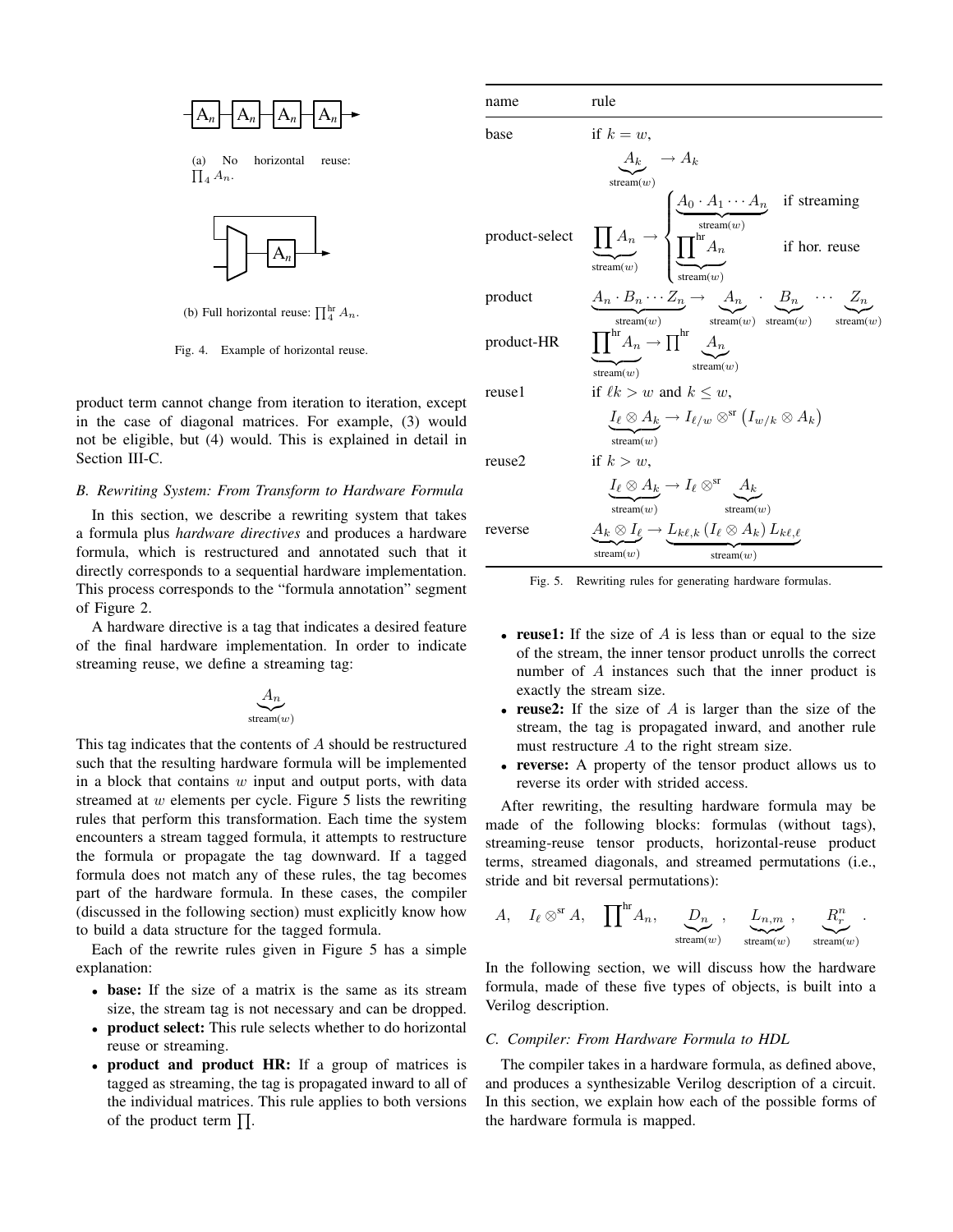

Fig. 6. Structure for permuting streamed vector elements.

**Combinational formula.** Any portion of the formula without a reuse tag can automatically be mapped into a combinational datapath, as discussed in Section II. When the compiler encounters this type of formula, it constructs a hardware datapath and automatically pipelines the path by inserting staging registers in the appropriate locations.

**Specific streaming elements.** We implement two elements that are built directly from a stream-tagged matrix. The compiler has specific knowledge of how to generate these blocks:

- **Streaming diagonal:** A diagonal matrix scales each element in the input vector by the corresponding value from the diagonal of the matrix. In order to convert this into a streaming hardware structure, we first need  $w$  multipliers, where  $w$  is the stream width. Then, we store the *n* values from the diagonal in  $w$  lookup tables, which feed the multipliers with the appropriate data at each cycle.
- **Streaming permutations:** A streaming permutation implementation must reorder data in space and across different clock cycles. Püschel et al. [5] prescribe an architecture and an algorithm whereby an arbitrary permutation can be constructed for an arbitrary streaming width  $w$ (where both the vector length  $n$  and stream width  $w$  are 2-powers). The construction, sketched in Figure 6, uses  $w$  dual-ported memory banks and configurable switching networks at the input and output stages. For the relevant permutations, the controls for the permutation block can be computed cheaply from the flit number using only bitwise operators. For example, Figure 7 shows an implementation of  $L_{256,2}$  with streaming width  $w = 4$ . Because this method works with a general class of permutations, it is able to implement products of permutations (e.g.,  $L_{8,4} \cdot (I_2 \otimes L_{4,2})$  as one self-contained permutation module.

Finally, the compiler maps formulas tagged for horizontal or streaming reuse to the appropriate structural hardware construct:

- **Streaming reuse:** A streaming reuse tensor product  $I_m \otimes^{\text{sr}} A_n$  is implemented in hardware as one  $A_n$  block intended for an input vector in a streamed format (as seen in Fig. 3(b).
- **Horizontal reuse:** As shown in Fig. 4(b), an horizontal reuse structure is built with an input multiplexer and feedback loop. When the block contains  $D_k$ , a diagonal matrix that changes with the iteration, the lookup table



Fig. 7. Example of RAM-based permutation:  $L_{256,2}$  with 4 ports.

must grow to accommodate all values. If a data vector iterates  $\ell$  times over this datapath, the diagonal table must grow by a factor of  $\ell$ .

# IV. EXAMPLES: FROM FORMULA TO DATAPATH

We demonstrate the automated synthesis flow for two different DFT formulas.

**Streaming reuse.** The iterative FFT, given in Equation (3), produces a streaming reuse structure. For size 8 and radix 2, this formula<sup>1</sup> simplifies to:

$$
DFT'_{2^3} = L_{8,2}(I_4 \otimes DFT_2)D_{8,0}L_{8,4}(I_2 \otimes L_{4,2})
$$
  
·( $I_4 \otimes DFT_2$ ) $D_{8,1}(I_2 \otimes L_{4,2})$ ( $I_4 \otimes DFT_2$ ).

The entire formula is then tagged as streaming with a stream size:

$$
\underbrace{\text{DFT}'_{2^3}}_{\text{stream}(2)} = \underbrace{L_{8,2}}_{\text{stream}(2)} \underbrace{\text{(\textit{I}_4 \otimes \text{DFT}_2)}_{\text{stream}(2)} \underbrace{D_{8,0}}_{\text{stream}(2)} \underbrace{L_{8,4} (I_2 \otimes L_{4,2})}_{\text{stream}(2)} }_{\text{stream}(2)} \underbrace{\text{(\textit{I}_4 \otimes \text{DFT}_2)}_{\text{stream}(2)}}_{\text{stream}(2)}.
$$

Then, the rewrite system described in Section III-B changes the formula to a hardware description formula. For this example, the rewrite rules produce the following hardware formula:

$$
\underbrace{\mathrm{DFT}'_{23}}_{\text{stream}(2)} = \underbrace{L_{8,2}}_{\text{stream}(2)} (I_4 \otimes^{\text{sr}} \mathrm{DFT}_2) \underbrace{D_{8,0}}_{\text{stream}(2)} \underbrace{L_{8,4}(I_2 \otimes L_{4,2})}_{\text{stream}(2)}
$$

$$
(I_4 \otimes^{\text{sr}} \mathrm{DFT}_2)(I_2 \otimes^{\text{sr}} \underbrace{L_{4,2}}_{\text{stream}(2)} ) \underbrace{D_{8,1}}_{\text{stream}(2)} (I_4 \otimes^{\text{sr}} \mathrm{DFT}_2). (5)
$$

Each term in this equation is directly translated to a hardware datapath according to Section III-C (from the right of the formula to the left), producing the datapath seen in Fig. 8.

**Streaming and horizontal reuse.** The Pease FFT algorithm [3] given in Equation (4) produces an architecture with

<sup>&</sup>lt;sup>1</sup>We implement the DFT with the digit reversal permutation  $R$  omitted. This is a common interface option in hardware DFT implementations. We indicate this in the formula as DFT′ .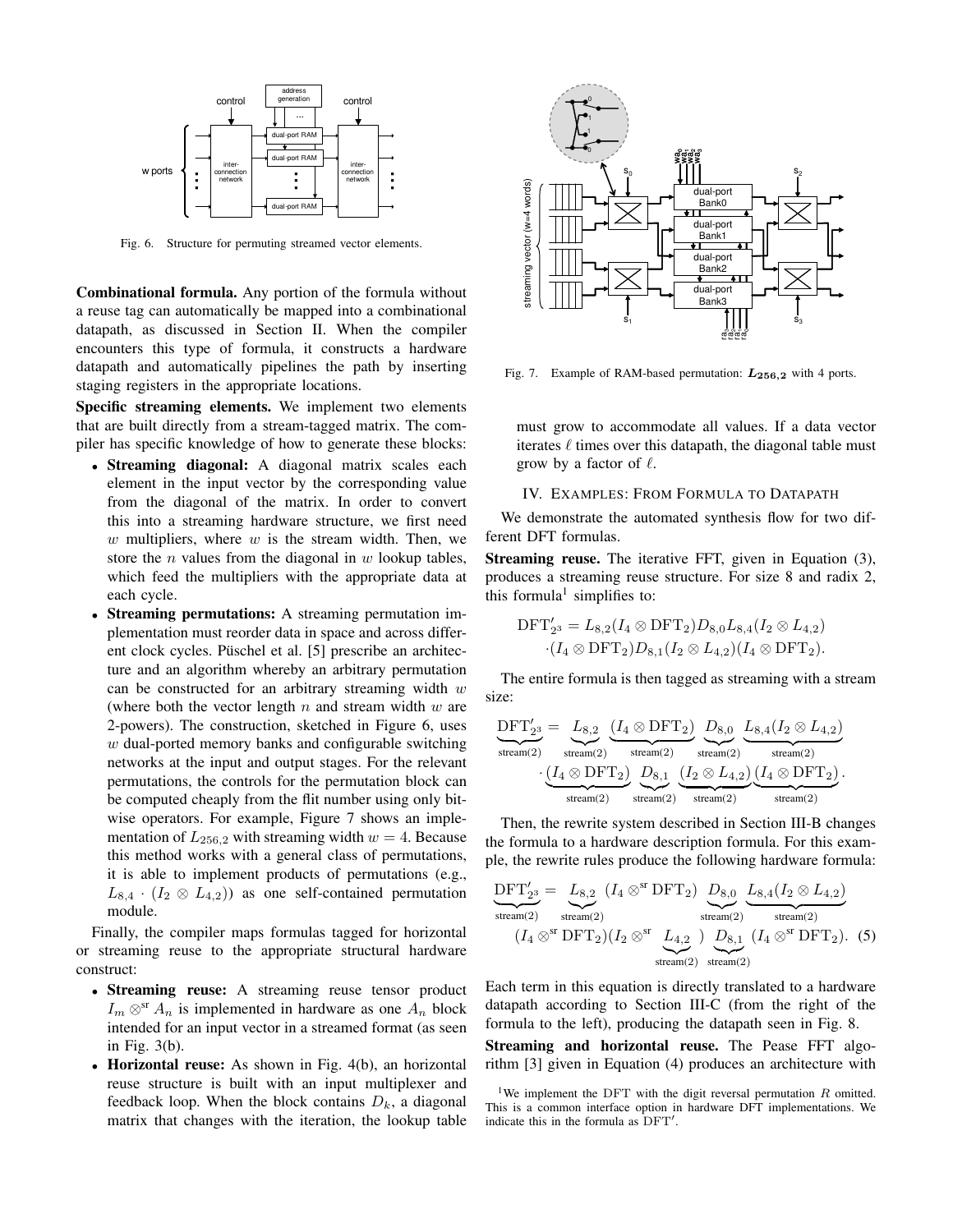

Fig. 8. Datapath implementation of streaming  $DFT_8$  with stream size of 2

both horizontal and streaming reuse. For size 16 and radix 4, this formula simplifies to:

$$
\text{DFT}_{4^2}' = \prod_{k=0}^1 L_{16,4} \left( I_4 \otimes \text{DFT}_4 \right) D_{16,k}
$$

Next, this formula is tagged with a stream size. Additionally, the product can be tagged for horizontal reuse, because the formula inside it only contains iterator  $k$  in the diagonal matrix. The formula is then converted to a hardware formula, as in Section III-B.

If the stream size is set to 4, the following hardware formula is obtained:

$$
\underbrace{\text{DFT}'_{4^2}}_{\text{stream}(4)} = \prod_{k=0}^{1} {}^{hr} \underbrace{L_{16,4}}_{\text{stream}(4)} (I_4 \otimes {}^{sr} \text{DFT}_4) \underbrace{D_{16,k}}_{\text{stream}(4)} \tag{6}
$$

Each term of this formula is translated directly to an RTL netlist (reading the formula from right to left), and the resulting datapath is shown in Fig. 9. However, this datapath includes two optimizations that are performed in the compiler:

The first optimization reduces the amount of arithmetic hardware that is built. Due to the structure of the diagonal matrix in the Pease algorithm, one out of every  $r$  multipliers will always access a value of 1. By labelling these values as trivial constants and giving the system some additional arithmetic simplification rules, the tool is able to determine that these multipliers will always multiply by 1 and thus remove them. This reduces the number of multipliers by 1 out of every  $r$ .

The second optimization allows the amount of lookup table data to be reduced by a factor of  $log<sub>r</sub>(n)$ . A horizontal reuse block with a diagonal matrix  $D_{n,k}$  that changes with each iteration requires  $n$  elements to be stored for each of the  $log<sub>r</sub>(n)$  iterations, leading to a storage requirement of  $n \log_r(n)$  words. However, the diagonals in the Pease formula pose a special property: the set of all values of  $D_{n,\ell}$  (the diagonal values at iteration  $\ell$ ) is a subset of the values of  $D_{n,\ell-1}$  for  $\ell > 0$ . This means that with the right access function, all  $n \log_r(n)$  data words can be obtained from a table of  $n$  words. When a stream tag is applied to the Pease diagonal matrix, our system recognizes this property. Then, it applies the correct access function to the representation and stores only the *n* data words corresponding to  $D_{n,0}$ . The new access function is very simple, consisting of bit-shifts and bitwise ANDs of indices. So, the Pease storage requirement is reduced by a factor of  $log<sub>r</sub>(n)$ .



Fig. 9. Example of Pease DFT<sub>16</sub> with  $w = 4$ .

# V. EVALUATION

When coupled with a formula generator like Spiral [4], the formula synthesis flow described in this paper enables a large number of DFT designs to be explored quickly in a turnkey fashion. This section evaluates the supported range of implementations and the different cost/performance tradeoffs they provide. As we offer designs over a wide range of tradeoffs between performance and cost, our evaluations include a comparison to the Xilinx LogiCore FFT implementation [6] to establish that the tradeoffs have a sound basis. Specifically, we select as reference three LogiCore FFT implementations: the radix-4 burst I/O implementation, the radix-2 minimal size implementation, and the pipelined streaming I/O implementation, each with a scaled fixed-point (16-bit) data format, and natural-in bit-reverse-out data ordering.

# *A. Methodology*

We implemented the formula-to-hardware synthesis flow as a new hardware backend to Spiral's formula generator, which produced all the starting DFT formulas studied in this paper. The hardware-specific formula rewriting rules discussed in Section III-B are implemented as a part of Spiral's formula manipulation stage to produce the annotated hardware formulas. Finally, an RTL generator, implemented in Java, emits synthesizable Verilog RTL descriptions from the hardware formulas.

When an evaluation in this section reports synthesized results, the Verilog descriptions are synthesized and placeand-routed for the Xilinx XC2VP100-6 FPGA using Xilinx ISE 8.1. We report implementation cost in units of slices. All synthesized designs use 16-bit fix-point data format. To curtail synthesis load, we consistently use 7ns as the target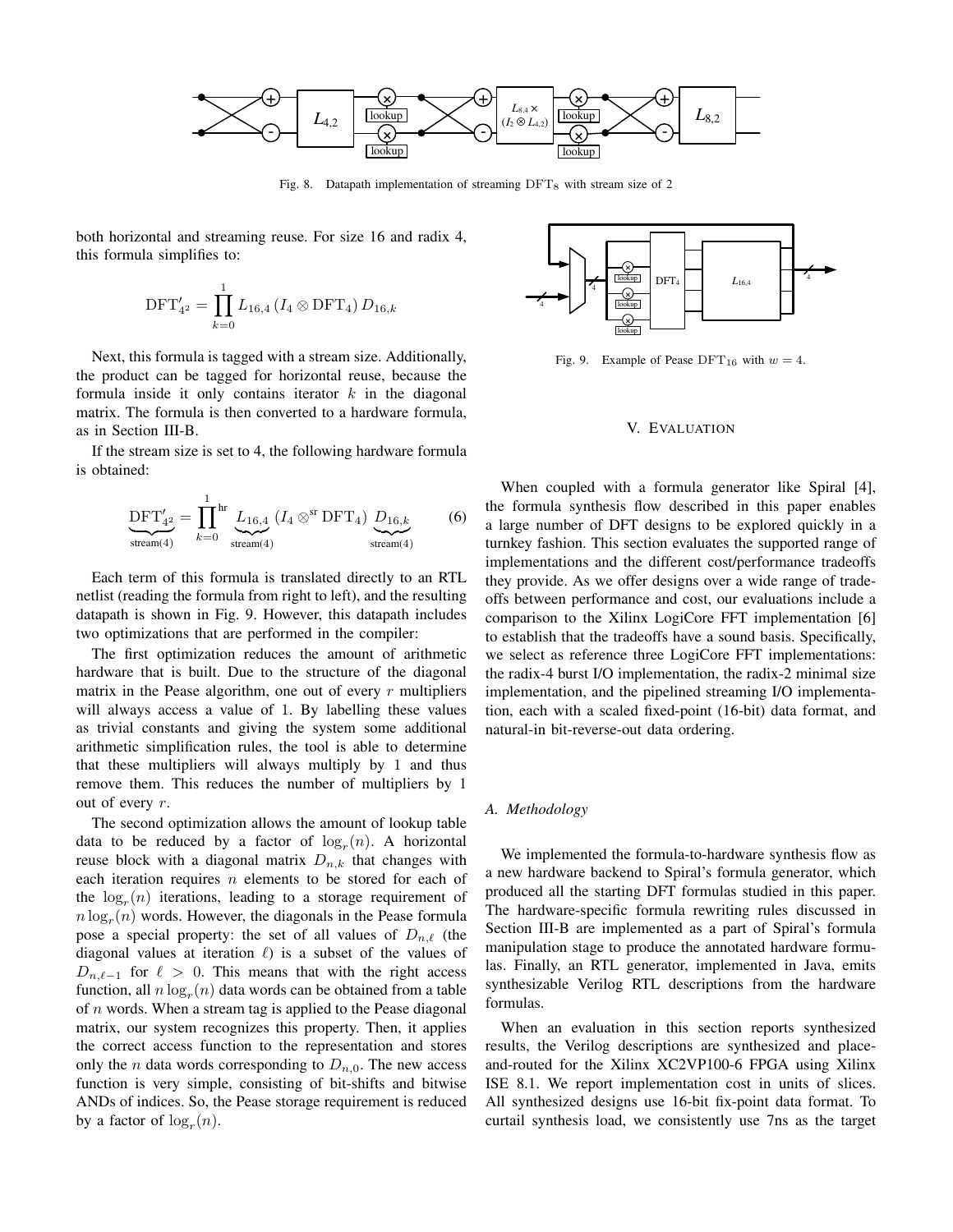clock frequency.<sup>2</sup> Our RTL generator will use a block-RAM for storage if the usage will utilize more than 50 percent of that block-RAM; otherwise, distributed-RAM is used instead.<sup>3</sup>

# *B. Throughput Performance vs. Cost*

We first evaluate the tradeoff between cost (in slices) and throughput performance (number of transforms completed per second). For  $DFT_{64}$  and  $DFT_{256}$ , we evaluate implementations of fully-streaming Iterative FFT and horizontal-reuse Pease FFT. For each algorithm/architecture combination, we explore radices<sup>4</sup> 2, 4, and 8. We include implementations with streaming width from  $w = r$  up to the maximum allowed by the FPGA capacity. Their cost and throughput are reported in Figure 10. Throughput (y-axis) is presented in terms of *gap*, the time between starts in the steady-state. The x-axis indicates cost in slices. The plots show separate trend lines for each combination of algorithm, radix, and architecture. Each trend line begins (left to right) with streaming width  $(w = r)$  and doubles thereafter.

In the Pareto-style plot, points closer to the origin represent designs that are smaller and faster. Only points on the Pareto front—points that are not overshadowed by another point that is both faster and smaller—should be used in practice. It is important to note that the Pareto front comprises points arising from different combinations of algorithmic and architectural decisions.

In both  $DFT_{64}$  and  $DFT_{256}$ , the fully-streaming implementations based on Iterative FFT algorithm provide the fastest (yet commensurately more expensive) design points. For all radix choices, the results show an increase in throughput as more slices are consumed (by increasing streaming width  $w$ ). Implementations using larger radices generally have better performance/cost ratios relative to comparable implementations based on lower radices. This is because, for the comparable choices of streaming width, all implementations consistently synthesize to comparable frequencies regardless of radix. Hence, all streaming implementations of  $DFT_{64}$  with the same stream width should achieve comparable throughput. On the other hand, for the same stream width, higher radix implementations have the advantage of fewer permutation and twiddle stages. However, the difference between radix 8 and 4 is much less noticeable than between radix 4 and 2.

The throughput evaluation includes horizontal-reuse implementations based on the Pease FFT to provide the very

<sup>3</sup>Block-RAM are the 16-kilobit memory hard macros in the Xilinx Virtex-II Pro FPGAs. Distributed-RAM consumes 16-bits per *slice*. In general, our generator lets the user set arbitrary switch-over point between using block-RAM vs distributed-RAM.

<sup>4</sup>The problem size *n* must be a power of *r*, the radix.

# **Spiral generated FFT IP Cores vs. Xilinx LogiCore n = 64 (top), n = 256 (bottom)**

Inverse throughput (gap) versus area



Fig. 10. Gap (1 / throughput) versus cost for implementations of  $DFT_{64}$ (top) and  $\text{DFT}_{256}$  (bottom).

cheap but commensurately lower throughput design points. Gap is still measured in terms of time between starts of new DFT computations, but these horizontal-reuse implementations cannot support continuous streaming of vectors.

Data points corresponding to the LogiCore FFT implementations are included in Figure 10. They serve as reference points to show that our designs are of good quality and yield a real increase in performance for the extra resources they consume.

#### *C. Latency Performance vs. Cost*

Next, we evaluate the tradeoff between cost (in slices) and latency performance (time elapsed for one transform computation). For  $DFT_{64}$ ,  $DFT_{256}$ , and  $DFT_{1024}$ , we evaluate implementations of horizontal-reuse Pease FFT only. (Fullystreaming implementations are always Pareto sub-optimal in this regard because they are optimized for high throughput at the expense of extended latency.) We explore radices  $r =$  $\{2, 4, 8\}$  when  $n = 64$ ; radices  $r = \{2, 4\}$  for  $n = 256$ ; and radices  $r = \{2, 4\}$  for  $n = 1024$ . We include implementations from the minimum streaming width  $w = r$  up to the maximum allowed by the FPGA capacity. The cost and latency are

<sup>2</sup>This is methodology is acceptable because for moderate streaming width  $w \leq 8$ , the cycle times of our DFT implementations are determined by critical paths in the complex arithmetic pipeline stages (consistently synthesize to between 7 and 8 ns). For the larger and wider designs, the synthesized frequency inherently becomes less predictable (typically 12 to 18 ns) due to routing and placement effects. Overall, our methodology makes our performance results conservative as our performance could possibly improve by choosing a different frequency target. When reporting synthesis results for the Xilinx LogiCore Library, we report the highest performing outcome from synthesizing their designs over a range of target frequencies.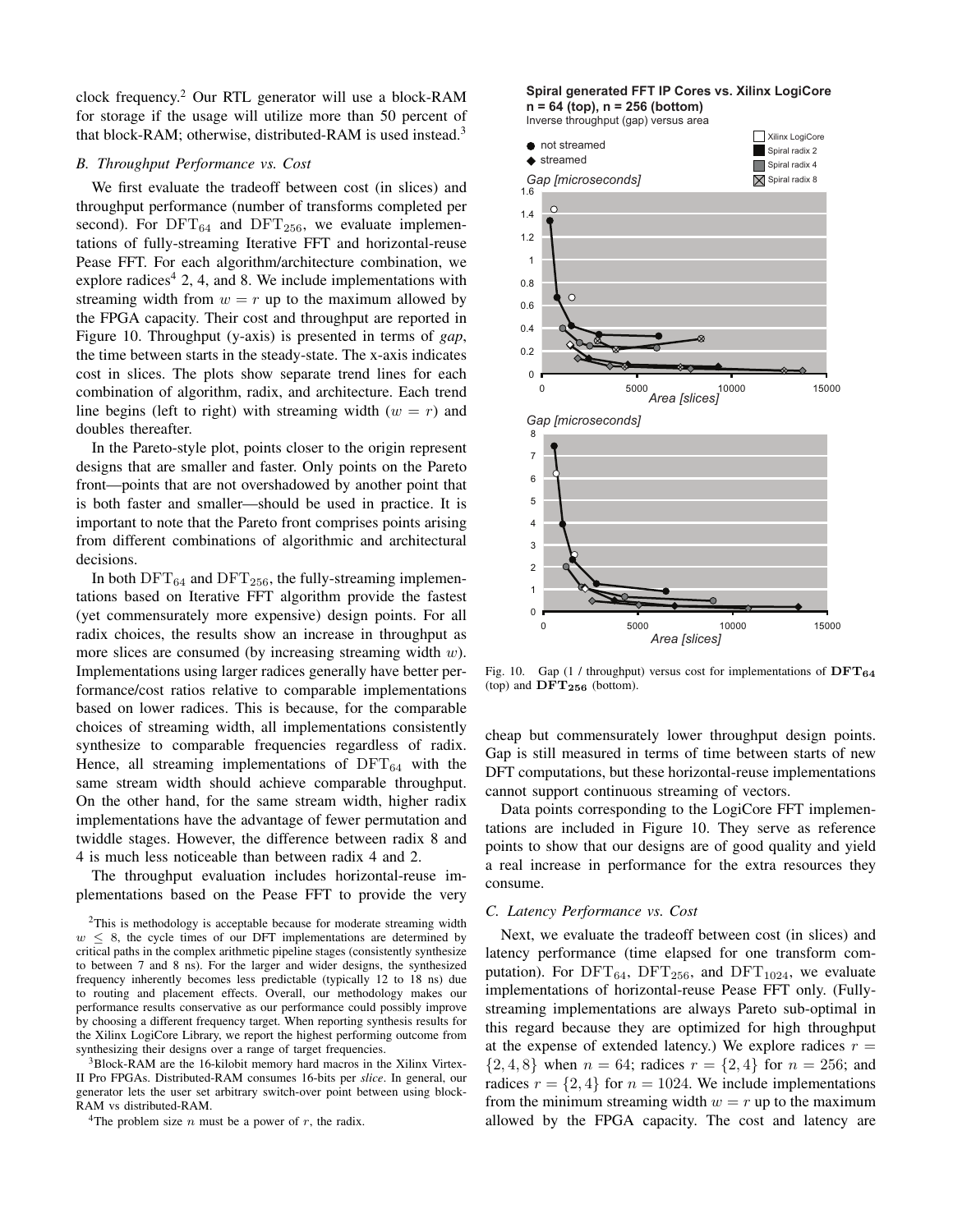reported in Figure 11. For each design point, the y-axis indicates latency in microseconds, and the x-axis indicates cost in slices. Again in this Pareto-style plot, points closer to the origin are cheaper and faster. Similar to the previous reporting format, the plots show separate trend lines for each combination of algorithm/radix/architecture. Each trend line begins (left to right) with streaming width  $(w = r)$  and doubles thereafter.

For all radix choices, the horizontal-reuse implementations show a decrease in latency as more resources are consumed for wider stream width  $w$ . Again, a large improvement in performance/cost ratio is seen for radix-4 relative to radix-2 implementations<sup>5</sup>, but the difference between radix-8 and radix-4 is less significant. Employing higher-radix implementations has another advantage that is more subtle. For example, to achieve the same latency, a radix-2 implementation needs approximately twice the streaming width as in a radix-4 implementation (to get the same amount of computation per cycle). These performance-comparable radix-2 and radix-4 implementations will also have comparable cost as well. (The same relationship exists between radix-4 and radix-8.) The subtle but important difference is that a  $w = 4$  radix-4 implementation only requires loading and unloading 4 vector elements per cycle at the start and finish of each computation instead of 8 elements per cycle for a comparable performance radix-2 implementation. For the same cost and performance, a higher radix implementation is more desirable due to this lower interface bandwidth.

Again, data points corresponding to the LogiCore DFT implementations are shown in Figure 11 to provide a baseline. Our horizontal-reuse implementations allow more direct comparisons against LogiCore's latency and cost optimized architectures. Among our different latency/cost implementations, the low cost high latency implementations correspond most closely to LogiCore's tradeoff points.

#### *D. Range of Implementations*

Given the multi-variable and multi-objective nature of optimizing FFT implementations, it is impossible to completely explore the full range of designs or to properly compare tradeoffs across all combinations of metrics. In Table I, we highlight some of the most salient design corners attainable using the design choices described in this paper. Columns 1 to 5 specify the corresponding decisions used (problem size  $n$ , algorithm, radix  $r$ , architecture, stream width  $w$ ). Columns 6 to 9 report the performance and cost metrics (throughput, latency, slices used, block-RAM used).

## VI. RELATED WORK

An extensive base of fundamental work in FFT algorithms and architectures for VLSI and FPGA has laid the foundation for this work. The mathematical framework described in this

 $5$ The results given for the radix-2 cases agree with our earlier work [2] which dealt specially with radix-2 horizontal-reuse Pease FFT implementations. Improvements seen in the current results are due to the recently incorporated memory-based permutation blocks.

paper is capable of representing a wide variety of designs, incorporating optimizations at both the algorithmic and architectural levels.

Examples of prior work in fully-streamed (or pipelined) FFT implementations can be seen in [7], [8], and [9]. In some previous pipelined implementations, arithmetic units are not fully utilizable (e.g., [7] and [9]) due to their permutation implementations. Examples of prior work examining horizontalreuse FFT implementations can be seen in [10] and [11]. Specifically, Pease FFTs with horizontal reuse are discussed in [2] and [12]. On the whole, many prior developments have covered much of the same design space we considered in this paper. However, these implementations were tuned for different objectives and targeted different technologies, preventing a systematic representation of the design space. Our study is somewhat unique in its extensive coverage of varied implementation parameters, using real RTL designs and real FPGA synthesis.

Below, we highlight examples of some important design choices not examined in this study. We did not consider the impact of fixed-point precision [13] or floating-point arithmetics [14]. We considered neither on-the-fly twiddle generation using CORDIC [15] nor distributed arithmetic to optimize the arithmetic pipeline at the bit-level [16]. We concentrated on performance and cost as the primary metrics and did not consider the issues of power or energy [17]. We also did not consider FFT processors designed specifically for executing FFT algorithms [18].

# VII. CONCLUSION

This paper presents a DFT transform synthesis flow that captures an important range of implementation options. The synthesis flow starts from precise mathematical formulas of fast DFT algorithms and applies structural rewrite rules to impart appropriate hardware implementation decisions. The resulting annotated hardware formulas straightforwardly map to RTL netlists of efficient implementations. This synthesis flow can be coupled with the exiting Spiral formula generator to fully automate DFT design exploration and synthesis.

The formula language and the synthesis procedure presented in this paper are actually sufficient for a wider range of transforms in addition to DFT. The system, as is, can handle Walsh-Hadamard transform and multidimensional DFTs. The central limitation to supporting a broader class of transforms is in constructing cost-effective streaming implementations of the required permutations. Recent work [5] has produced very efficient solutions to this problem. Thus, we plan to continue this work on other transforms (e.g., discrete cosine transform or the DFT on real valued inputs).

# ACKNOWLEDGMENT

This work was supported by DARPA under DOI grant NBCH-1050009 and by NSF awards ACR-0234293 and ITR/ACI-0325687.